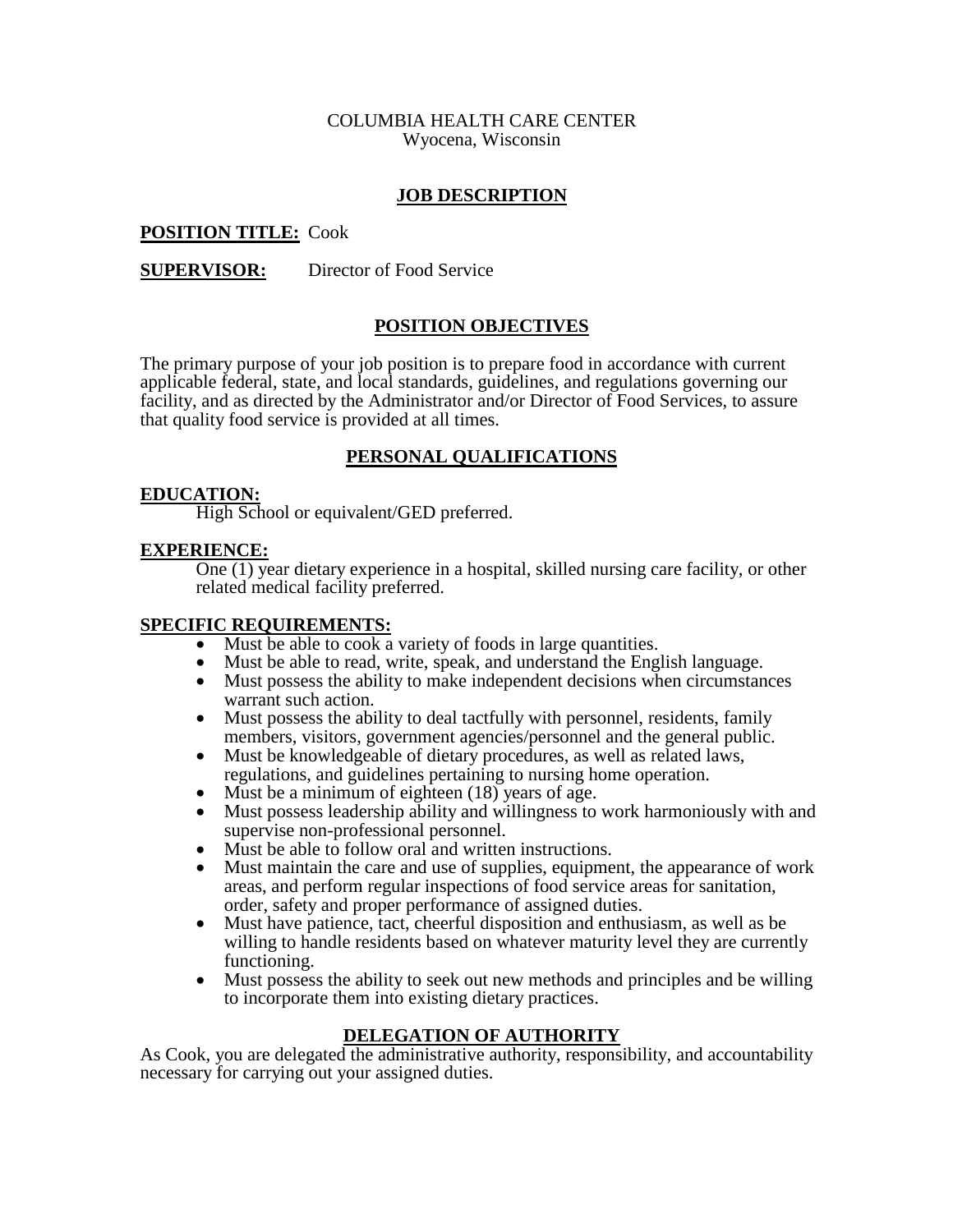# **MAJOR DUTIES AND RESPONSIBILITIES**

## **ADMINISTRATIVE FUNCTIONS:**

- Review menus prior to preparation of food.
- Inspect special diet trays to assure they are correct.
- Perform administrative requirements such as completing necessary forms, reports, etc., and submit to the Director of Food Service.
- Work with the facility's dietician as necessary and implement recommended changes as required.
- Assure that all dietary procedures are followed in accordance with established policies.
- Assist in standardizing the methods in which work will be accomplished.
- Assume the authority, responsibility, and accountability of Cook.
- Assure that menus are maintained and filed in accordance with established policies and procedures.
- Assist in establishing food service production line, etc., to assure that meals are prepared on time.
- Others as deemed necessary and appropriate, or as may be directed.

# **PERSONNEL FUNCTIONS:**

- Develop and maintain a good working rapport with inter- department personnel as well as with other departments within the facility to assure that food service can be properly maintained to meet the needs of the residents.
- Create and maintain an atmosphere of warmth, personal interest, and positive emphasis as well as a calm environment throughout the department.

## **STAFF DEVELOPMENT:**

- Participate and assist in departmental studies and projects as assigned or that may become necessary.
- Attend and participate in workshops, seminars, etc., as directed.

## **DIETARY SERVICE:**

- Prepare meals in accordance with planned menus.
- Prepare and serve meals that are palatable and appetizing in appearance.
- Serve food in accordance with established portion control procedures.
- Prepare food  $&$  serve for the appendicularized in accordance with planned menus.
- Prepare food & serve in accordance with standardized recipes and special diet orders.

## **SAFETY AND SANITATION:**

- Prepare food in accordance with sanitary regulations as well as our established policies and procedures.
- Assure that safety regulations are followed at all times by all personnel.<br>• Follow established Infection Control and Universal Precautions policies
- Follow established Infection Control and Universal Precautions policies and procedures when performing daily tasks.
- Daily scheduled cleaning duties in accordance with established policies and procedures.
- Assure that the department is maintained in a clean and safe manner by assuring that all equipment and supplies are maintained.
- Report all hazardous conditions/equipment to the Director of Food Services immediately.
- Report all accidents/incidents as established by department policies to the director of food services or charge nurse.

Job Desr./COOK/jb Updated: 02/2013 4/29/10 JMJ Page 2 of 4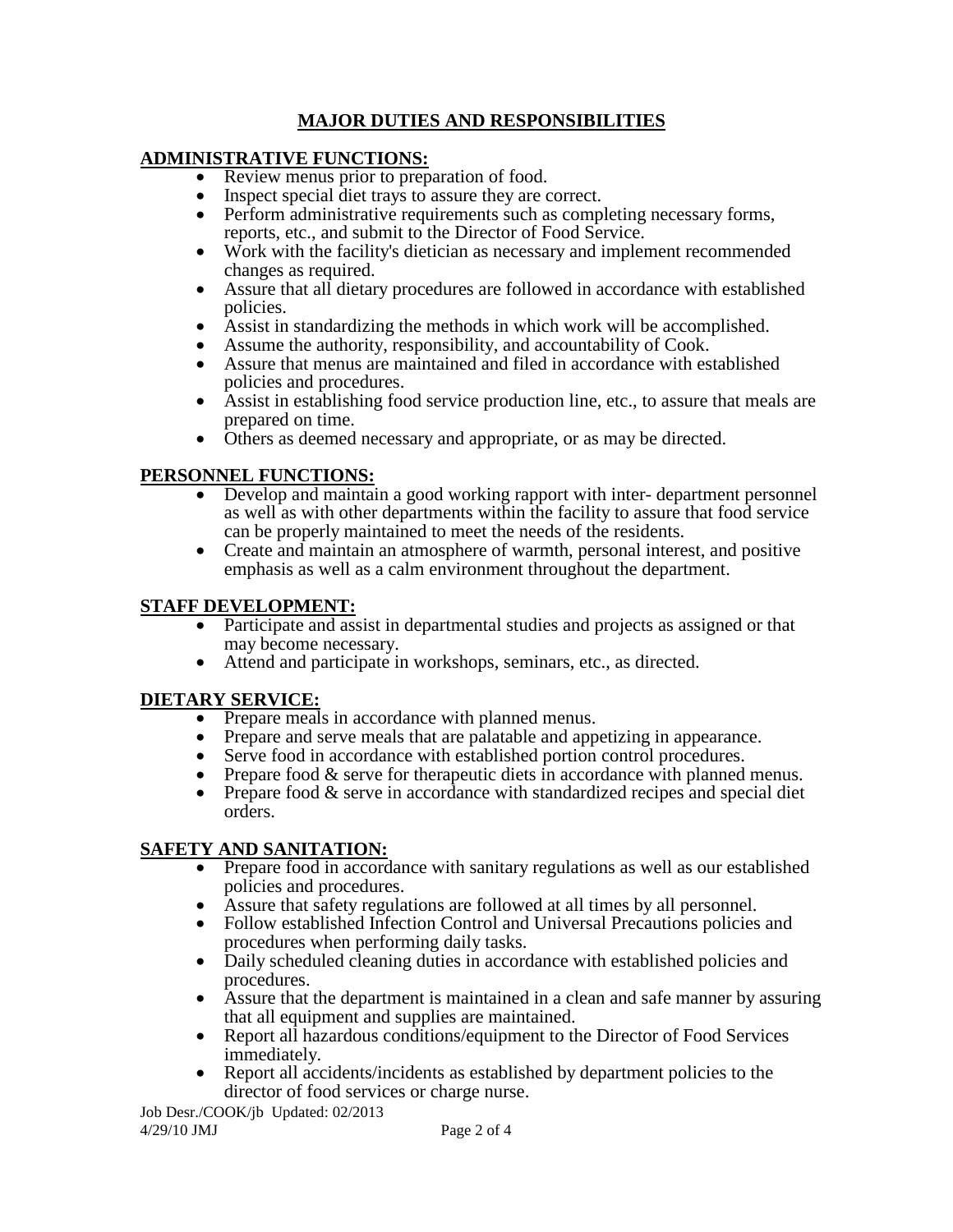- Assist in maintaining food storage areas in a clean and properly arranged manner at all times.
- Dispose of food and waste in accordance with established policies.
- Wear protective clothing and equipment when handling infectious waste and/or blood/body fluids.
- Wear protective clothing and equipment when working with chemicals.

# **EQUIPMENT AND SUPPLY FUNCTIONS:**

- Assure that food and supplies for the next meal are readily available.<br>• Recommend to the Director of Food Services the equinment and supply
- Recommend to the Director of Food Services the equipment and supply needs of the department.

## **RESIDENT RIGHTS:**

- Maintain confidentiality of all pertinent resident care information.
- Honor the residents' personal and property rights.

## **MISCELLANEOUS:**

- Assist in serving meals as necessary and on a timely basis.
- Make only authorized food substitutions.
- Assist in food preparation for special meals for parties, etc.

# **WORKING CONDITIONS:**

- Works in well lighted/ventilated areas. Atmosphere is warm for cooking.<br>• Sits, stands, bends, lifts, and moves intermittently during working hours.
- Sits, stands, bends, lifts, and moves intermittently during working hours.
- Is subject to frequent interruptions.
- Is involved with residents, personnel, visitors, government agencies/personnel, etc., under all conditions and circumstances.
- Is subject to hostile and emotionally upset residents, family members, etc.
- Communicates with the medical staff, nursing staff, and other department supervisors.
- Works beyond normal duty hours, on weekends, and in other positions temporarily, when necessary.
- Attends and participates in continuing educational programs.<br>• Is subject to falls, burns from equipment, odors, etc., through
- Is subject to falls, burns from equipment, odors, etc., throughout the workday.
- Is subject to sudden temperature changes when entering refrigerator/freezer.
- May be exposed to heat/cold temperatures in kitchen/storage area.
- May be exposed to infectious waste, disease, conditions, etc., including the **AIDS** and **Hepatitis B** viruses.
- Maintains a liaison with other department supervisors to adequately plan for dietary services/activities.

# **PHYSICAL AND SENSORY REQUIREMENTS:**

(With or Without the Aid of Mechanical Devices)

- Must be able to move intermittently throughout the workday.<br>• Must be able to speak and write the English language in an un
- Must be able to speak and write the English language in an understandable manner.
- Must be able to cope with the mental and emotional stress of the position.
- Must possess sight/hearing senses or use prosthetics that will enable these senses to function adequately so that the requirements of this position can be fully met.
- Must function independently, have flexibility, personal integrity, and the ability to work effectively with the residents, personnel, and support agencies.
- Must be in good general health and demonstrate emotional stability.

Job Desr./COOK/jb Updated: 02/2013 4/29/10 JMJ Page 3 of 4